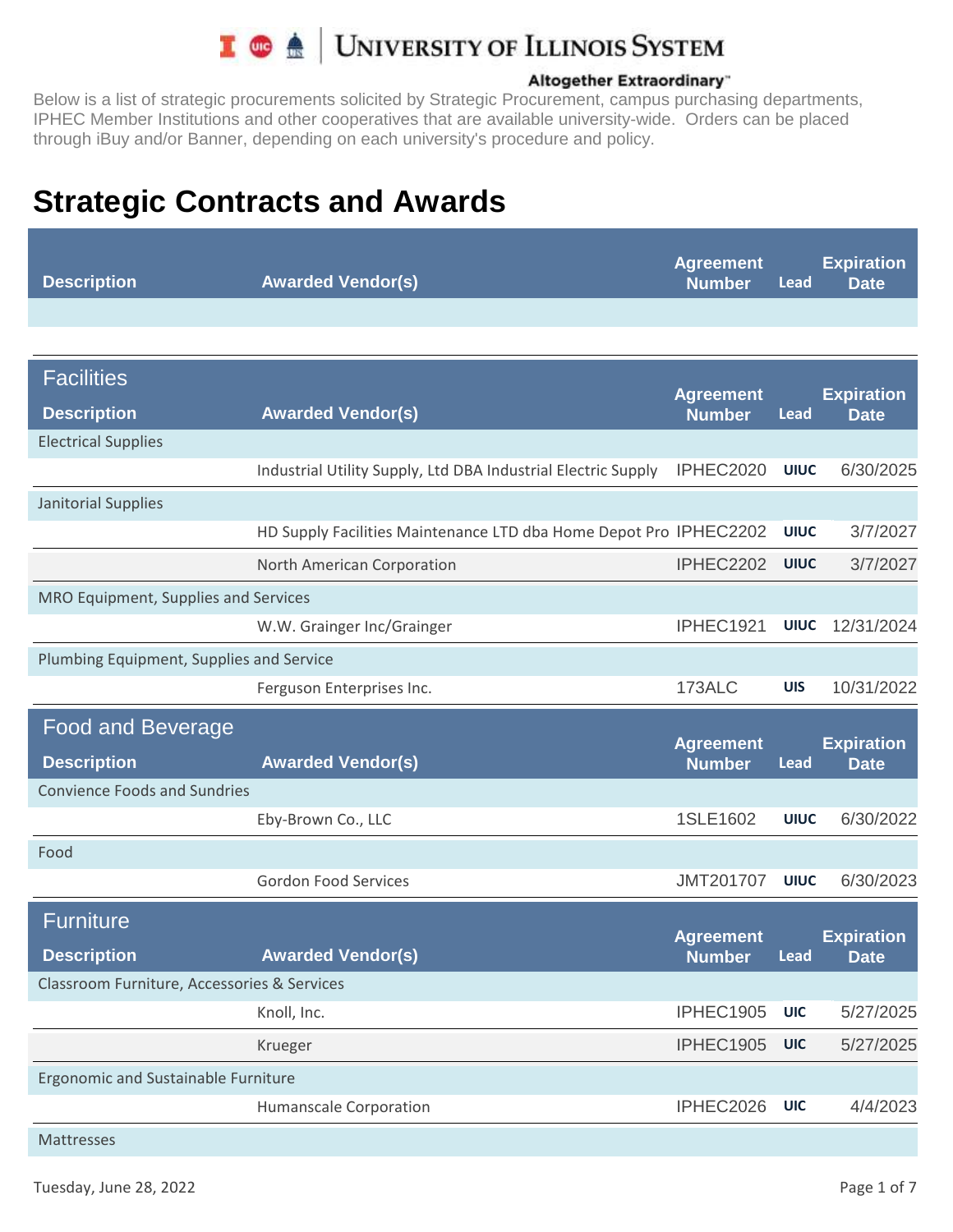|                                                     | Consolidated Hospitality dba American Hotel Register        | IPHEC2141                         | <b>UIUC</b> | 3/30/2026                        |
|-----------------------------------------------------|-------------------------------------------------------------|-----------------------------------|-------------|----------------------------------|
|                                                     | Moonlight Slumber dba University Sleep Products             | IPHEC2141                         | <b>UIUC</b> | 3/30/2026                        |
| Office Furniture, Accessories & Service             |                                                             |                                   |             |                                  |
|                                                     | Allsteel Inc                                                | IPHEC1905                         | <b>UIC</b>  | 5/27/2025                        |
|                                                     | Haworth                                                     | IPHEC1905                         | <b>UIC</b>  | 5/27/2025                        |
|                                                     | Kimball Office, Inc.                                        | IPHEC1905                         | <b>UIC</b>  | 5/27/2025                        |
| <b>Information Technology</b>                       |                                                             |                                   |             |                                  |
| <b>Description</b>                                  | <b>Awarded Vendor(s)</b>                                    | <b>Agreement</b><br><b>Number</b> | <b>Lead</b> | <b>Expiration</b><br><b>Date</b> |
| <b>Audio Visual Equipment</b>                       |                                                             |                                   |             |                                  |
|                                                     | AVI Systems Inc                                             | IPHEC2131                         | <b>UIUC</b> | 1/24/2026                        |
|                                                     | Clifford C. Lloyde Piano Company dba C.V. Lloyde AudioVis   | IPHEC2131                         | <b>UIUC</b> | 1/24/2026                        |
|                                                     | Midwest Computer Products, Inc.                             | IPHEC2131                         | <b>UIUC</b> | 1/24/2026                        |
|                                                     | Pace Systems, Inc                                           | IPHEC2131                         | <b>UIUC</b> | 1/24/2026                        |
|                                                     | Presidio Networked Solutions Group, LLC                     | IPHEC2131                         | <b>UIUC</b> | 1/24/2026                        |
|                                                     | <b>SHI International Corp</b>                               | IPHEC2131                         | <b>UIUC</b> | 1/24/2026                        |
|                                                     | Tierney Brothers, Inc.                                      | IPHEC2131                         | <b>UIUC</b> | 1/24/2026                        |
| <b>Cloud Computing Services</b>                     |                                                             |                                   |             |                                  |
|                                                     | SHI International Corp.                                     | 1MAT1601                          | <b>UIUC</b> | 10/1/2022                        |
| Computer Components, Networking, Supplies & Service |                                                             |                                   |             |                                  |
|                                                     | <b>ACP Creativ IT</b>                                       | IPHEC2011                         | <b>UIUC</b> | 6/30/2025                        |
|                                                     | CDW Government, LLC                                         | IPHEC2011                         | <b>UIUC</b> | 6/30/2025                        |
|                                                     | Pace Systems Inc                                            | IPHEC2011                         | <b>UIUC</b> | 6/30/2025                        |
|                                                     | Presidio Networked Solutions Group, LLC                     | IPHEC2011                         | <b>UIUC</b> | 6/30/2025                        |
| <b>Computing Hardware and Related Services</b>      |                                                             |                                   |             |                                  |
|                                                     | DELL Marketing, L.P.                                        | <b>185GAL</b>                     | <b>UIUC</b> | 6/30/2022                        |
|                                                     | Hewlett Packard Enterprise Company (HPE)                    | <b>185GAL</b>                     | <b>UIUC</b> | 6/30/2022                        |
|                                                     | Hewlett Packard Inc. (HPI)                                  | <b>185GAL</b>                     | <b>UIUC</b> | 6/30/2022                        |
|                                                     | Lenovo (U.S.), Inc.                                         | <b>185GAL</b>                     | <b>UIUC</b> | 6/30/2022                        |
|                                                     | Lenovo Global Technology (U.S.), Inc.                       | <b>185GAL</b>                     | <b>UIUC</b> | 6/30/2022                        |
| <b>General Cloud Services</b>                       |                                                             |                                   |             |                                  |
|                                                     | Amazon Web Services Incorporated                            | IPHEC1904                         | <b>UIUC</b> | 3/12/2024                        |
|                                                     | Information Technology Recruiting and Professional Services |                                   |             |                                  |
|                                                     | 3 Fuerzas Technology Solutions dba EDZ Systems              | IPHEC2140                         | <b>UIUC</b> | 6/22/2026                        |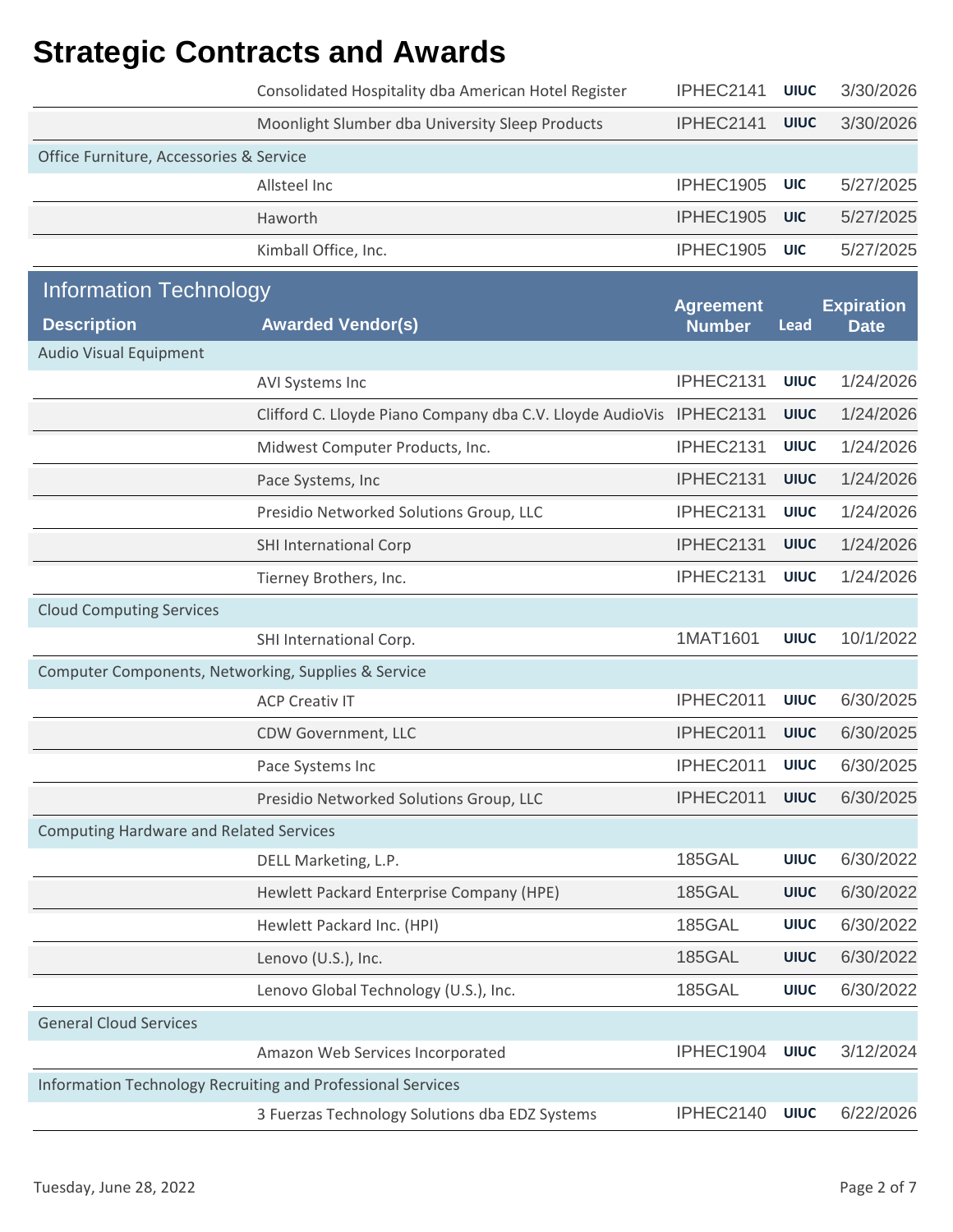| <b>Acextic Corporation</b>                           | IPHEC2140      | <b>UIUC</b> | 6/22/2026 |
|------------------------------------------------------|----------------|-------------|-----------|
| AgileN2N                                             | IPHEC2140      | <b>UIUC</b> | 6/22/2026 |
| Alert IT Solutions, Inc.                             | IPHEC2140      | <b>UIUC</b> | 6/22/2026 |
| <b>Beryllus Consulting and Staffing</b>              | IPHEC2140      | <b>UIUC</b> | 6/22/2026 |
| Catalyst Consulting Group, Inc.                      | IPHEC2140      | <b>UIUC</b> | 6/22/2026 |
| Clovity, Inc.                                        | IPHEC2140      | <b>UIUC</b> | 6/22/2026 |
| <b>Cogent Data Solutions LLC</b>                     | IPHEC2140      | <b>UIUC</b> | 6/22/2026 |
| Cognitive Artificial Intelligence                    | IPHEC2140      | <b>UIUC</b> | 6/22/2026 |
| <b>Consultigence Corporation</b>                     | IPHEC2140      | <b>UIUC</b> | 6/22/2026 |
| <b>Cumberland Irving</b>                             | IPHEC2140      | <b>UIUC</b> | 6/22/2026 |
| D&D Internetworking Inc.                             | IPHEC2140      | <b>UIUC</b> | 6/22/2026 |
| Diversified Services Network, dba DSN                | IPHEC2140      | <b>UIUC</b> | 6/22/2026 |
| DivIHN Integration                                   | IPHEC2140      | <b>UIUC</b> | 6/22/2026 |
| <b>Dynamic Interactive Business System</b>           | IPHEC2140      | <b>UIUC</b> | 6/22/2026 |
| <b>Edify Technologies</b>                            | IPHEC2140      | <b>UIUC</b> | 6/22/2026 |
| Electronic Knowledge Interchange (EKI)               | IPHEC2140      | <b>UIUC</b> | 6/22/2026 |
| Elegant Enterprise - Wide Solutions                  | IPHEC2140      | <b>UIUC</b> | 6/22/2026 |
| <b>Executive Consultants</b>                         | IPHEC2140      | <b>UIUC</b> | 6/22/2026 |
| <b>Generis Tek</b>                                   | IPHEC2140      | <b>UIUC</b> | 6/22/2026 |
| <b>Genius Business Solutions</b>                     | IPHEC2140      | <b>UIUC</b> | 6/22/2026 |
| <b>Hendon Group</b>                                  | IPHEC2140      | <b>UIUC</b> | 6/22/2026 |
| Instant Technology                                   | IPHEC2140 UIUC |             | 6/22/2026 |
| Iyka Enterprises (Integrating Your Knowledge Assets) | IPHEC2140      | <b>UIUC</b> | 6/22/2026 |
| Lead IT Corporation                                  | IPHEC2140      | <b>UIUC</b> | 6/22/2026 |
| <b>Lexicon Holdings</b>                              | IPHEC2140      | <b>UIUC</b> | 6/22/2026 |
| Marucco, Stoddard, Ferenbach & Walsh                 | IPHEC2140      | <b>UIUC</b> | 6/22/2026 |
| Matrix                                               | IPHEC2140      | <b>UIUC</b> | 6/22/2026 |
| <b>Medcomps Corporation</b>                          | IPHEC2140      | <b>UIUC</b> | 6/22/2026 |
| Mirage Software Inc dba Bourntec Solutions Inc       | IPHEC2140      | <b>UIUC</b> | 6/22/2026 |
| MSM-Net                                              | IPHEC2140      | <b>UIUC</b> | 6/22/2026 |
| Next Generation Technology, Inc.                     | IPHEC2140      | <b>UIUC</b> | 6/22/2026 |
| On the Job Consulting Inc dba Pixo                   | IPHEC2140      | <b>UIUC</b> | 6/22/2026 |
| <b>Precision Task Group</b>                          | IPHEC2140      | <b>UIUC</b> | 6/22/2026 |
|                                                      |                |             |           |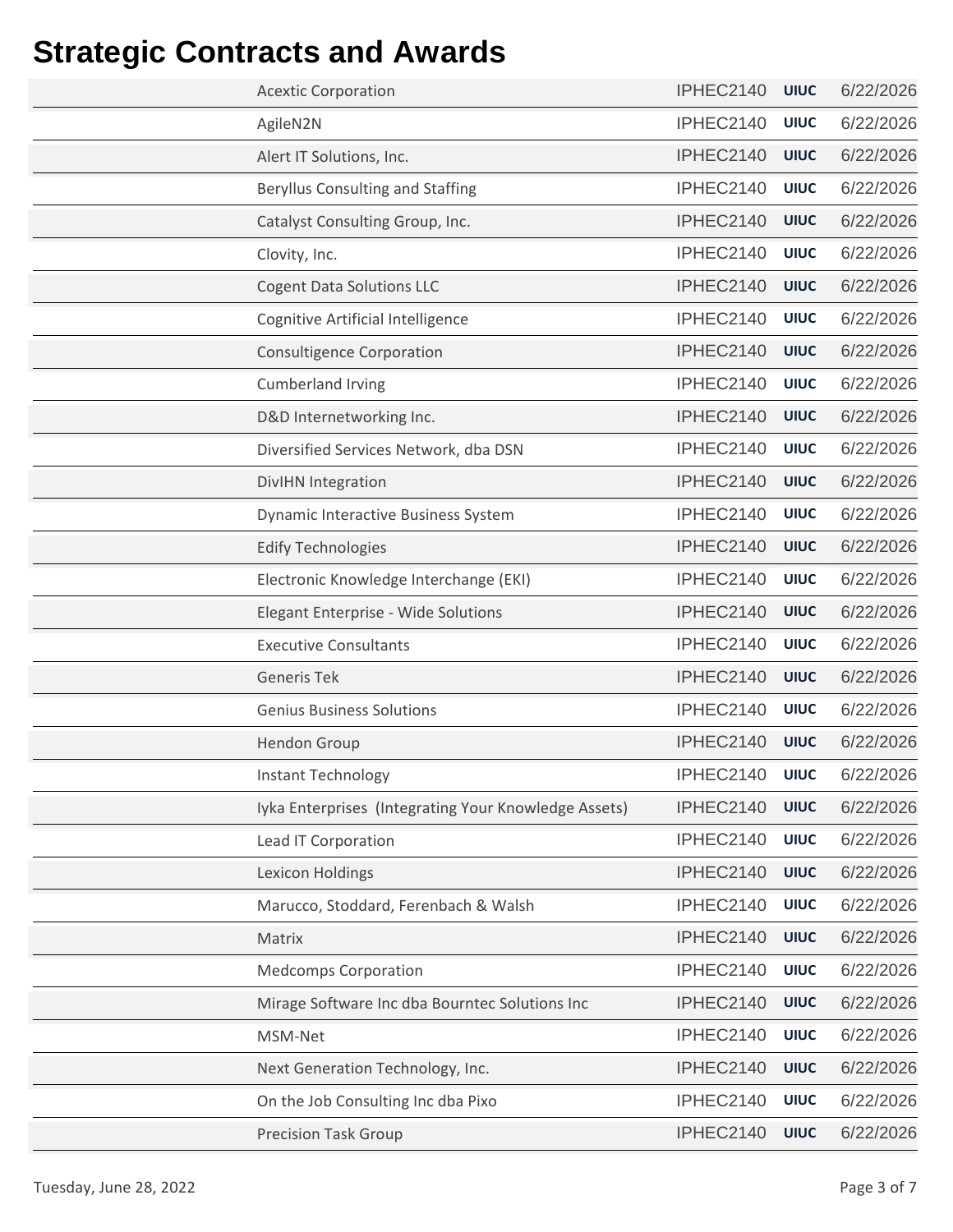| <b>Medical Surgical Products and Equipment</b>        |                                                    |                                   |                            |                                  |
|-------------------------------------------------------|----------------------------------------------------|-----------------------------------|----------------------------|----------------------------------|
| <b>Medical</b><br><b>Description</b>                  | <b>Awarded Vendor(s)</b>                           | <b>Agreement</b><br><b>Number</b> | <b>Lead</b>                | <b>Expiration</b><br><b>Date</b> |
|                                                       | Arthur J. Gallagher Risk Management Services, Inc. | <b>D1600TMS</b>                   | <b>UIC</b>                 | 7/31/2025                        |
| Study Abroad & International Insurance Services       |                                                    |                                   |                            |                                  |
| <b>Description</b>                                    | <b>Awarded Vendor(s)</b>                           | <b>Number</b>                     | Lead                       | <b>Date</b>                      |
| International Insurance                               |                                                    | <b>Agreement</b>                  |                            | <b>Expiration</b>                |
|                                                       | Volunteer Supply Industries, LTG                   | IPHEC1917                         | UI                         | 7/31/2023                        |
| Photographic Equipment & Services                     |                                                    |                                   |                            |                                  |
|                                                       | CTG Inc of Illinois dba Novanis                    | 1SLE1402                          | <b>UIC</b>                 | 6/30/2023                        |
| Microcomputer Systems, Supporting Products & Services |                                                    |                                   |                            |                                  |
|                                                       | Pier Group LLC                                     | 9DGS2202                          | UI                         | 6/30/2026                        |
| <b>IT Hardware and Software</b>                       |                                                    |                                   |                            |                                  |
|                                                       | <b>Zion Cloud Solutions</b>                        | IPHEC2140                         | <b>UIUC</b>                | 6/22/2026                        |
|                                                       | We Care Solutions Corporation                      | IPHEC2140                         | <b>UIUC</b>                | 6/22/2026                        |
|                                                       | WalkerHealthcareIt                                 | IPHEC2140                         | <b>UIUC</b>                | 6/22/2026                        |
|                                                       | <b>VSV Systems</b>                                 | IPHEC2140                         | <b>UIUC</b>                | 6/22/2026                        |
|                                                       | Viva USA                                           | IPHEC2140                         | <b>UIUC</b>                | 6/22/2026                        |
|                                                       | V3iT Consulting, Inc.                              | IPHEC2140                         | <b>UIUC</b>                | 6/22/2026                        |
|                                                       | The Silicon Black Group                            | IPHEC2140                         | <b>UIUC</b>                | 6/22/2026                        |
|                                                       | Systechcorp                                        | IPHEC2140                         | <b>UIUC</b>                | 6/22/2026                        |
|                                                       | Synchhronous Solutions dba Synch-Solutions         | IPHEC2140                         | <b>UIUC</b>                | 6/22/2026                        |
|                                                       | Synapsis                                           | IPHEC2140                         | <b>UIUC</b>                | 6/22/2026                        |
|                                                       | Spruce Technology, Inc.                            | IPHEC2140                         | <b>UIUC</b>                | 6/22/2026                        |
|                                                       | Sntial Technologies, Inc.                          | IPHEC2140                         | <b>UIUC</b>                | 6/22/2026                        |
|                                                       | <b>SDI Presence</b><br><b>SLG Innovation</b>       | IPHEC2140                         | <b>UIUC</b>                | 6/22/2026                        |
|                                                       | <b>SDA Consulting Inc</b>                          | IPHEC2140                         | <b>UIUC</b>                | 6/22/2026                        |
|                                                       | <b>Savvy Technology Solutions</b>                  | IPHEC2140                         | <b>UIUC</b>                | 6/22/2026                        |
|                                                       | <b>RL Canning</b>                                  | IPHEC2140                         | <b>UIUC</b>                | 6/22/2026                        |
|                                                       | RK Management Consultants                          | IPHEC2140                         | <b>UIUC</b>                | 6/22/2026                        |
|                                                       | Riya Interactive                                   | IPHEC2140                         | <b>UIUC</b><br><b>UIUC</b> | 6/22/2026                        |
|                                                       | Ragha Systems                                      | IPHEC2140                         | <b>UIUC</b>                | 6/22/2026<br>6/22/2026           |
|                                                       |                                                    | IPHEC2140                         |                            |                                  |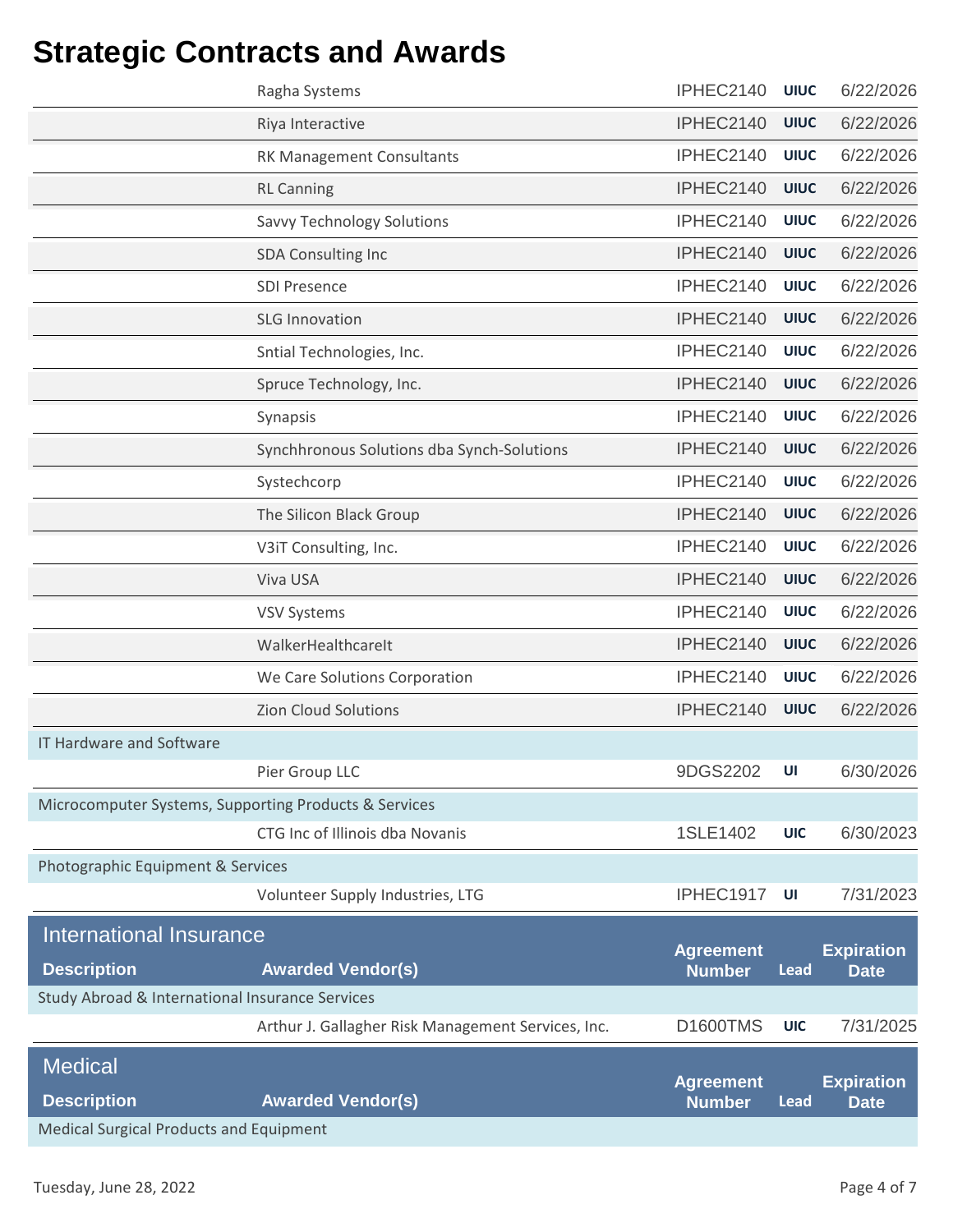|                                              | Medline Industries Inc.                | 172ALC                            | <b>UIC</b>  | 6/30/2025                        |
|----------------------------------------------|----------------------------------------|-----------------------------------|-------------|----------------------------------|
| <b>Office Supplies and Services</b>          |                                        |                                   |             |                                  |
| <b>Description</b>                           | <b>Awarded Vendor(s)</b>               | <b>Agreement</b><br><b>Number</b> | <b>Lead</b> | <b>Expiration</b><br><b>Date</b> |
| <b>Advertising and Marketing Products</b>    |                                        |                                   |             |                                  |
|                                              | <b>Bienali Promotions, LLC</b>         | 1SLE1702                          | <b>UIS</b>  | 6/30/2022                        |
|                                              | Big Picture Marketing, Inc.            | 1SLE1702                          | <b>UIS</b>  | 6/30/2022                        |
|                                              | Motr Grafx, LLC                        | 1SLE1702                          | <b>UIS</b>  | 6/30/2022                        |
|                                              | ProBiz Products, LLC                   | 1SLE1702                          | <b>UIS</b>  | 6/30/2022                        |
|                                              | Silkworm, Inc.                         | 1SLE1702                          | <b>UIS</b>  | 6/30/2022                        |
|                                              | SJB Promotions, Inc.                   | 1SLE1702                          | <b>UIS</b>  | 6/30/2022                        |
|                                              | Stitch Me, LLC                         | 1SLE1702                          | <b>UIS</b>  | 6/30/2022                        |
|                                              | World of Promotions, Inc.              | 1SLE1702                          | <b>UIS</b>  | 6/30/2022                        |
| <b>Document Management</b>                   |                                        |                                   |             |                                  |
|                                              | Iron Mountain Incorporated             | IPHEC1913                         | UI          | 11/30/2024                       |
| <b>Small Package Transportation Services</b> |                                        |                                   |             |                                  |
|                                              | United Parcel Service (UPS)            | IPHEC1805                         | <b>UIUC</b> | 5/31/2023                        |
| <b>Stockless Office Supplies</b>             |                                        |                                   |             |                                  |
|                                              | Office Depot, Inc.                     | IPHEC2010                         | <b>UIUC</b> | 6/30/2025                        |
| <b>Professional Services and Other</b>       |                                        |                                   |             |                                  |
| <b>Description</b>                           | <b>Awarded Vendor(s)</b>               | <b>Agreement</b><br><b>Number</b> | <b>Lead</b> | <b>Expiration</b><br><b>Date</b> |
| <b>Collection Agency Services</b>            |                                        |                                   |             |                                  |
|                                              | Alltran Education, Inc.                | 6176                              | UI          | 12/31/2027                       |
|                                              | Continental Service Group/ConServ (CA) | 6176                              | UI          | 12/31/2027                       |
|                                              | F.H. Cann & Associates, Inc            | 6176                              | UI          | 12/31/2027                       |
|                                              | <b>General Revenue Corporation</b>     | 6176                              | UI          | 12/31/2027                       |
|                                              | National Credit Management (CA)        | 6176                              | UI          | 12/31/2027                       |
|                                              | Williams and Fudge, Inc.               | 6176                              | UI          | 12/31/2027                       |
| <b>Commercial Card Services Program</b>      |                                        |                                   |             |                                  |
|                                              | <b>Bank of America</b>                 | 1DGS1501                          | UI          | 6/30/2024                        |
| Employee Benefits Insurance Broker           |                                        |                                   |             |                                  |
|                                              | Mercer Health & Benefits, LLC          |                                   | UI          | 12/31/2025                       |
| <b>Employment Background Checks</b>          |                                        |                                   |             |                                  |
|                                              |                                        |                                   |             |                                  |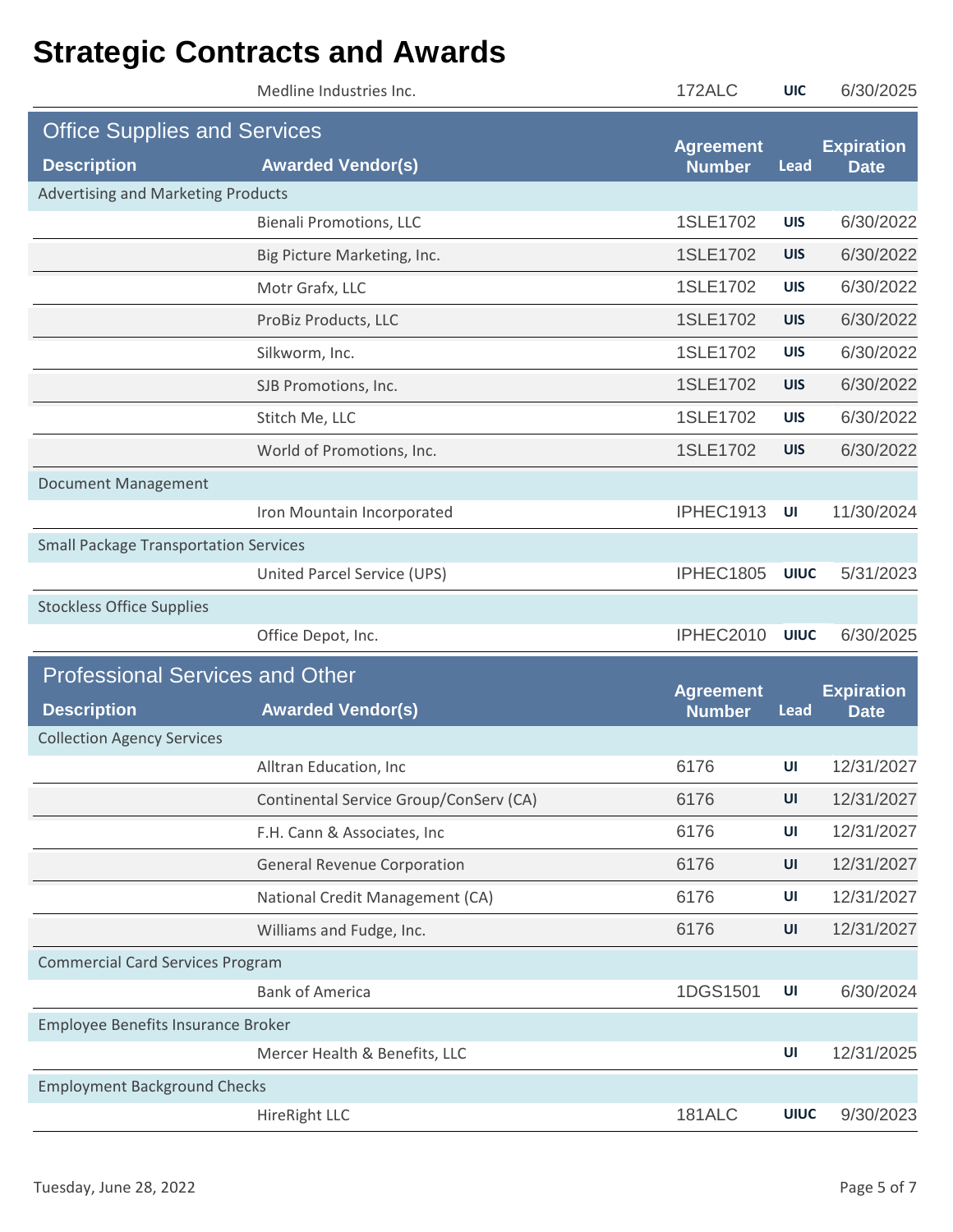| <b>Online Digital Advertising and Marketing Services</b> |                                                             |                                   |             |                                  |
|----------------------------------------------------------|-------------------------------------------------------------|-----------------------------------|-------------|----------------------------------|
|                                                          | Carnegie Dartlet                                            | 1SLE1703                          | UI          | 1/7/2024                         |
|                                                          | <b>Central States Media</b>                                 | 1SLE1703                          | UI          | 7/1/2024                         |
|                                                          | Conroy Media                                                | 1SLE1703                          | UI          | 7/1/2024                         |
|                                                          | Level Brand                                                 | 1SLE1703                          | UI          | 7/1/2024                         |
|                                                          | <b>March Marketing</b>                                      | 1SLE1703                          | UI          | 7/1/2024                         |
|                                                          | Media Link                                                  | 1SLE1703                          | UI          | 7/1/2024                         |
|                                                          | <b>Motion Agency</b>                                        | 1SLE1703                          | UI          | 7/1/2024                         |
|                                                          | Stevens & Tate                                              | 1SLE1703                          | UI          | 7/1/2024                         |
|                                                          | Studio V Design                                             | 1SLE1703                          | UI          | 7/1/2024                         |
|                                                          | <b>Vision Point Media</b>                                   | 1SLE1703                          | UI          | 7/1/2024                         |
| <b>Search Firm Services</b>                              |                                                             |                                   |             |                                  |
|                                                          | Cejka Search                                                | 1243                              | UI          | 6/30/2023                        |
|                                                          | David Gomez & Associates                                    | 1243                              | UI          | 6/30/2023                        |
|                                                          | Diversified Search, LLC                                     | 1243                              | UI          | 6/30/2023                        |
|                                                          | Greenwood/Asher Associates Inc.                             | 1243                              | UI          | 6/30/2023                        |
|                                                          | Jordan Search Consultants                                   | 1243                              | UI          | 6/30/2023                        |
|                                                          | Korn Ferry International                                    | 1243                              | UI          | 6/30/2023                        |
|                                                          | <b>Merritt Hawkins</b>                                      | 1243                              | UI          | 6/30/2023                        |
|                                                          | Witt Kieffer                                                | 1243                              | UI          | 6/30/2023                        |
| <b>Retirement Plan Monitoring</b>                        |                                                             |                                   |             |                                  |
| <b>Description</b>                                       | <b>Awarded Vendor(s)</b>                                    | <b>Agreement</b><br>Number Lead   |             | <b>Expiration</b><br><b>Date</b> |
|                                                          | Retirement Plan Monitoring/Consulting Services (category 1) |                                   |             |                                  |
|                                                          | Gallagher Benefit Services Inc                              | 1JWS1804                          | UI          | 12/31/2022                       |
| <b>Scientific</b>                                        |                                                             |                                   |             |                                  |
| <b>Description</b>                                       | <b>Awarded Vendor(s)</b>                                    | <b>Agreement</b><br><b>Number</b> | <b>Lead</b> | <b>Expiration</b><br><b>Date</b> |
| Microscopes and Optical Accessories                      |                                                             |                                   |             |                                  |
|                                                          | Carl Zeiss Micoscopy, LLC                                   | 1SLE1601                          | <b>UIC</b>  | 6/30/2026                        |
|                                                          | Leica Microsystems, Inc.                                    | 1SLE1601                          | <b>UIC</b>  | 6/30/2026                        |
|                                                          | Nikon Instruments                                           | 1SLE1601                          | <b>UIC</b>  | 6/30/2026                        |
|                                                          | Olympus America, Inc.                                       | 1SLE1601                          | <b>UIC</b>  | 6/30/2026                        |
| <b>Science Catalog Products</b>                          |                                                             |                                   |             |                                  |
|                                                          | Fisher Scientific Company, LLC                              | IPHEC1809                         | <b>UIUC</b> | 6/30/2028                        |